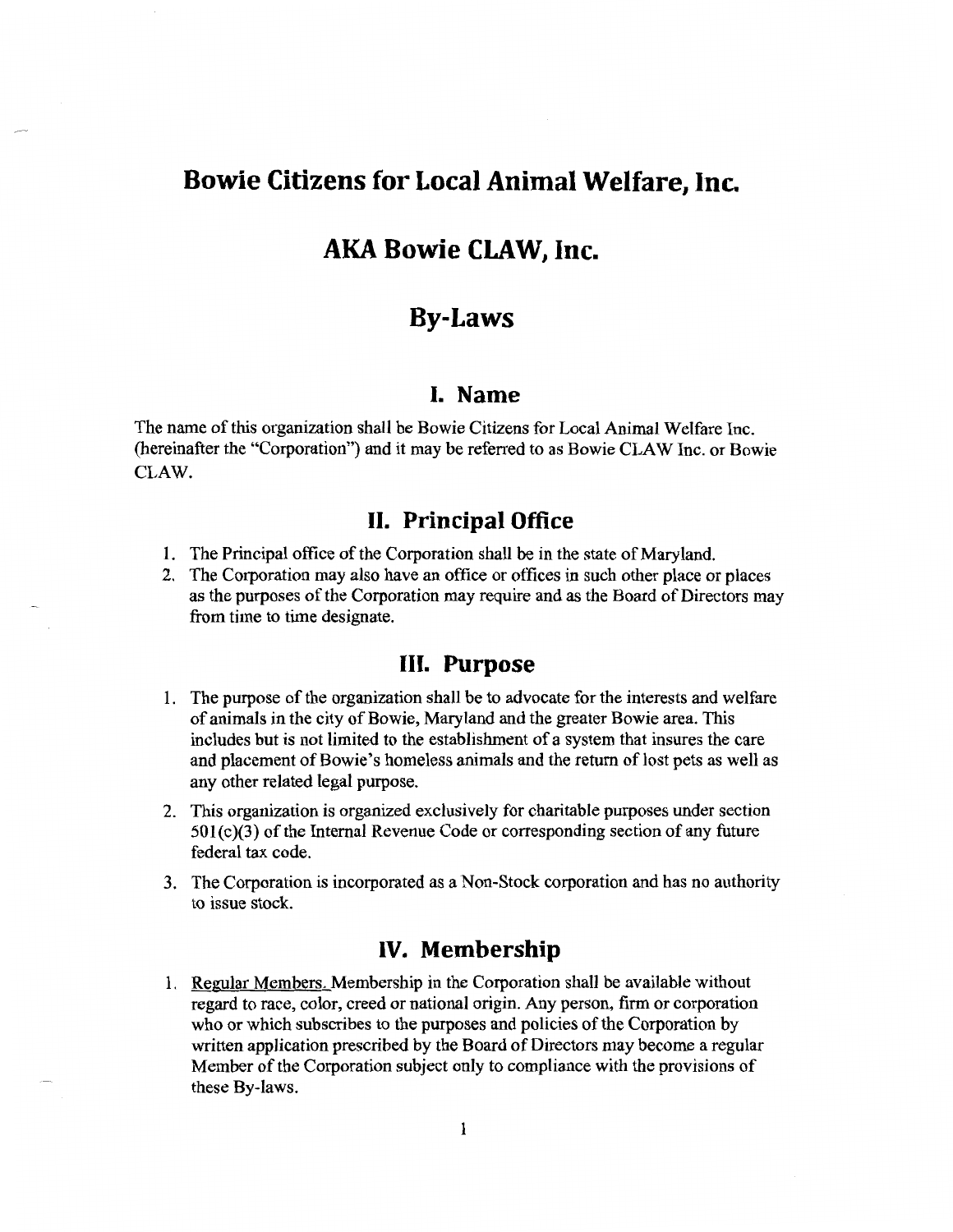- 2. Honorary Members. The Board of Directors at a duly convened meeting may elect Honorary Members by a unanimous vote of the Directors present. Honorary Members shall be exempt from payment of any dues whatsoever and shall be entitled to all the privileges of regular Members except the right to vote or hold office.
- 3. Resignation. Any Member may withdraw from the Corporation after fulfilling all obligations to it by giving written notice of such intention to the Secretary, which notice shall be presented to the Board of Directors by the Secretary at the first meeting after its receipt.
- 4. Suspension. Any Member may be suspended for a period of time, or expelled for cause including but not limited to a violation of any of the By-laws, Rules of the Corporation, or for conduct prejudicial to the best interests of the Corporation. Suspension or expulsion shall be by a three/fifths (3/5) vote of the Board of Directors, provided that a statement of the charges shall have been mailed by first class and certified mail to the Member under charge at his or her last recorded address at least 15 days before final action is taken thereon.
- 5. Annual Dues. The Board of Directors shall determine from time to time the amount of annual dues payable to the Corporation by a Regular Member.
- 6. Payment of Dues. Dues shall be payable in advance on the first day of May in each fiscal year. Dues of a new Member shall be prorated from the first day of the month in which such new Member is elected to membership, for the remainder of the fiscal year.
- 7. Default and Termination of Membership. When any Member shall be in default in the payment of dues for a period of three months from the beginning of the fiscal year or period for which such dues become payable, his or her membership may thereupon be terminated by the Board of Directors.
- 8. Death of Member. Upon the Death of any Member, his or her membership shall cease.
- 9. Certificate Nonassignable. Neither any issued certificate of membership nor the rights and privileges of a Member shall be assignable.
- 10. General. The Corporation shall conduct an annual enrollment of Members but persons may be admitted to membership at any time. Only Members in good standing of the Corporation shall be eligible to participate in its business meetings, or to serve in any of its elective or appointive positions or to vote following consistent membership for a period of at least three months.
- 11. Annual Meeting. The annual meeting of the Members of the Corporation shall be held at such time as may be designated by the President of the Corporation, provided such annual meeting shall be held during the month of May of each year. The business to be transacted at the annual meeting shall include the election of Directors to succeed those whose terms shall have expired as of the date of such annual meeting, and the transaction of such other business as may come before the meeting.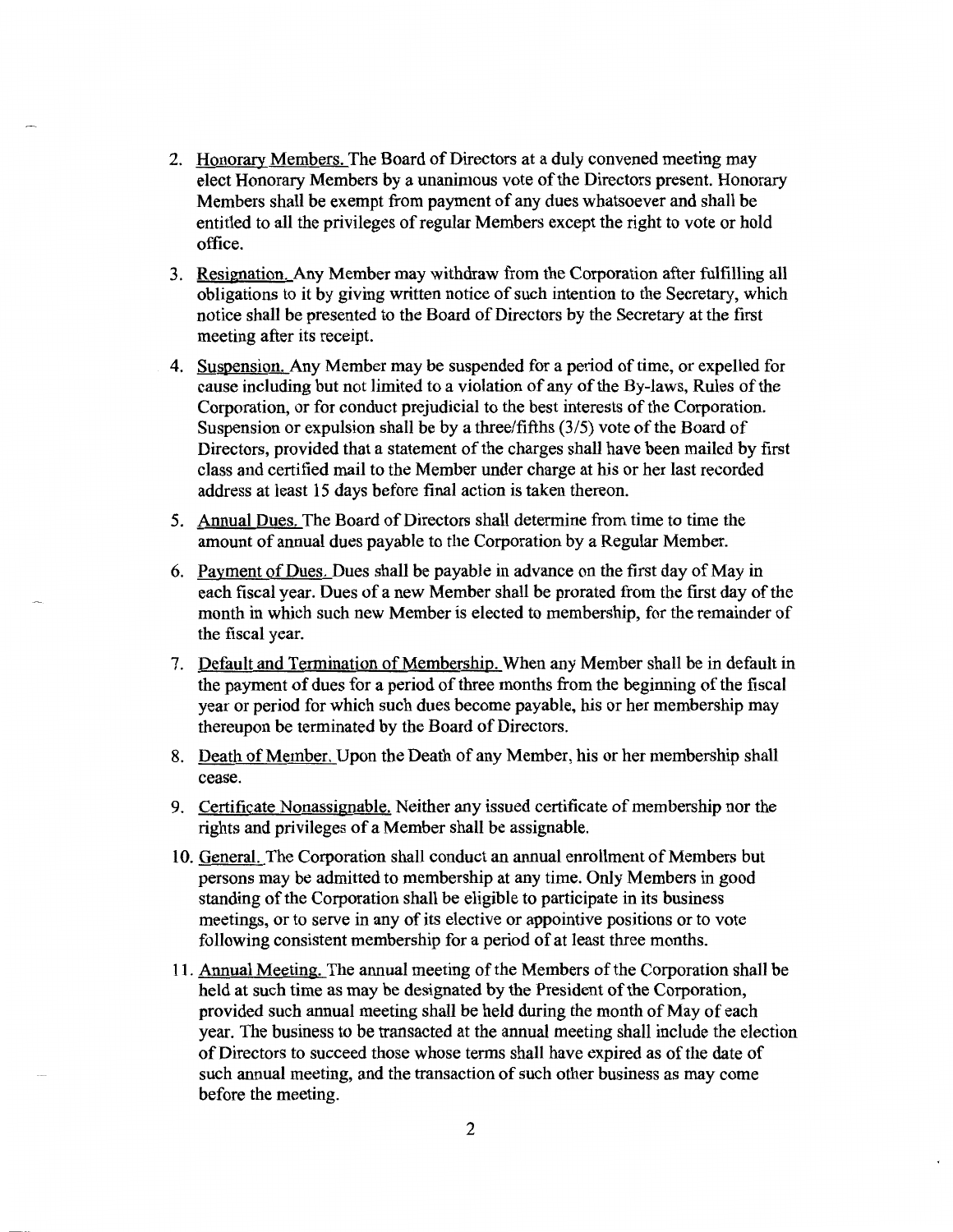- 12. Special Meetings. Special meetings of the Members may be called at any time for any purpose or purposes by the President, or by majority of the Board of Directors, and shall be called forthwith by the President, by a Vice President, the Secretary or any Directors of the Corporation upon the request in writing of a majority of all the Members entitled to vote on the business to be transacted at such meeting. Such request shall state the purpose or purposes of the meeting. Business transacted at all special meetings of Members shall be confined to the purpose or purposes stated in the notice of the meeting.
- 13. Place of Holding Meetings. All meetings of Members shall be held in the State of Maryland as designated by the Board of Directors.
- 14. Notice of Meetings. Written notice of each meeting of the Members shall emailed by the Secretary, to each Member of record entitled to vote thereat at his or her email address as it appears upon the books of the Corporation, at least two (2) days before the meeting. Each notice shall state the place, day and hour at which the meeting is to be held and, in the case of any special meeting, shall state briefly the purpose of purposes thereof. Meetings will also be posted on the Corporation website.
- 15. Quorum. The presence in person or by proxy of any Members of the Corporation shall constitute a quorum at all meeting of the Members. Other than a special meeting described in paragraph 12 above, at any meeting at which a quorum shall attend, any business may be transacted.
- 16. Conduct of Meetings. Meeting of Members shall be presided over by the President of the Corporation or, if he or she is not present, by a Vice President, or if none of said officers is present, by a chairman to be elected at the meeting. In the absence of the Secretary of the Corporation, the presiding officer shall appoint a person to act as Secretary of the meeting.
- 17. Voting. At all meetings of Members every member entitled to vote thereat shall have one (1) vote. Such vote may be either in person or by proxy appointed by an instrument in writing subscribed by such Member or his or her duly authorized individual, bearing a date not more than (3) months prior to said meeting, unless said interment provided for a longer period. Such proxy shall be dated, but need not be sealed, witnessed or acknowledged. All elections shall be had and all questions shall be decided by a majority of the votes cast at a duly constituted meeting, except as otherwise provided by law, or by these By-Laws.

If the presiding officer of the meeting shall so determine, a vote by ballot may be taken upon any election or matter, and the vote shall be so taken upon the request of ten percent  $(10\%)$  of all of the Members entitled to vote on such election or matter. In either of such events, the proxies and ballots shall be received and be taken in charge and all questions touching the qualification of voters and the validity of proxies and the acceptance or rejection of votes shall be decided by the tellers. Such tellers shall be appointed by the chairman of said meeting.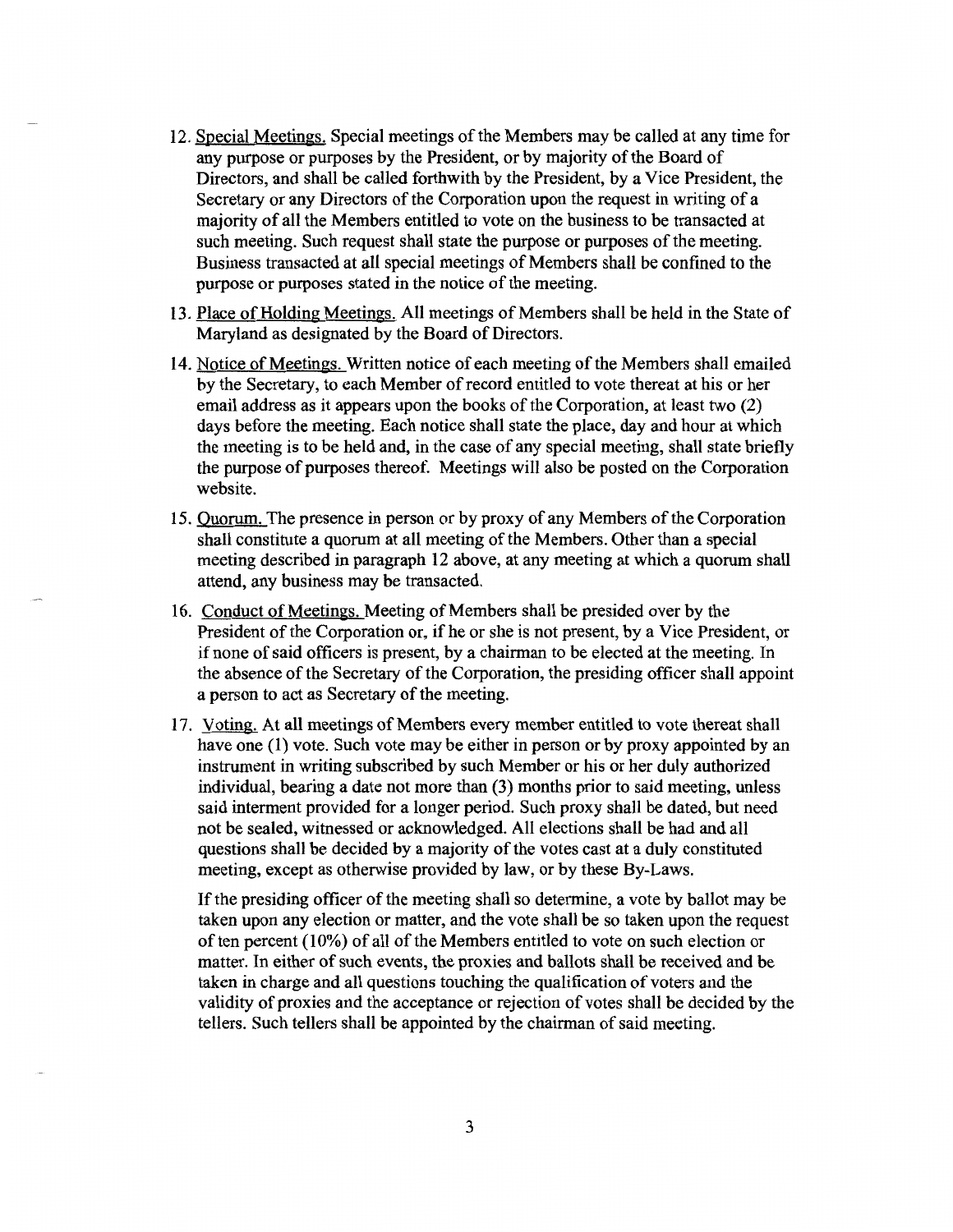# **V. Board of Directors**

- 1. General Powers. The property and business of the Corporation shall be managed under the direction of the Board of Directors of the Corporation.
- 2. Number and Term of Office. At the Annual Meeting next held after the adoption of these By-laws, there shall be an election by ballot for five (5) Directors of the Corporation to replace the Directors designated in the Corporation's Articles of Incorporation. This Original Board Directors will have staggered terms so there will be electable vacancies every year for the Board. One Director will serve a one-year term, two Directors will serve a two-year term and two members will serve a three-year term. The initial length of the terms of Original Board of Directors will be determined at the meeting in which these bylaws are adopted. Thereafter all Directors shall serve a three-year term.
- 3. Election of the Directors. At least thirty (30) days prior to the Annual Meeting of the Members of the Corporation a slate of Directors to fill the term(s) then expiring shall be presented. The said slate or slates of nominees to the Member of the Corporation will be presented for election of the Annual Meeting. The slate of nominees shall include any eligible Member who has requested consideration at least 60 days prior to the Annual Meeting. Any request to be included as a nominee shall be directed to any Officer of the Corporation.
- 4. Definition of Directors. Directors shall be defined as:
	- a. a Member of the Corporation,
	- b. be informed of the purpose and goals of Bowie CLAW,
	- c. be informed of the services provided by Bowie CLAW and publicly support them,
	- d. commit to the work of the organization,
	- e. be willing to serve on at least one committee,
	- f. make a significant time commitment,
	- g. volunteer for and willingly accept assignments, completing them thoroughly and on time,
	- h. attend all Board meetings unless due, reasonable notice is given,
	- i. attend all General meetings unless due, reasonable notice is given,
	- j. prepare for and participate in the discussions and deliberations of the Board in a professional manner,
	- k. foster a positive working relationship with the community, fellow Board of Directors and other CLAW members,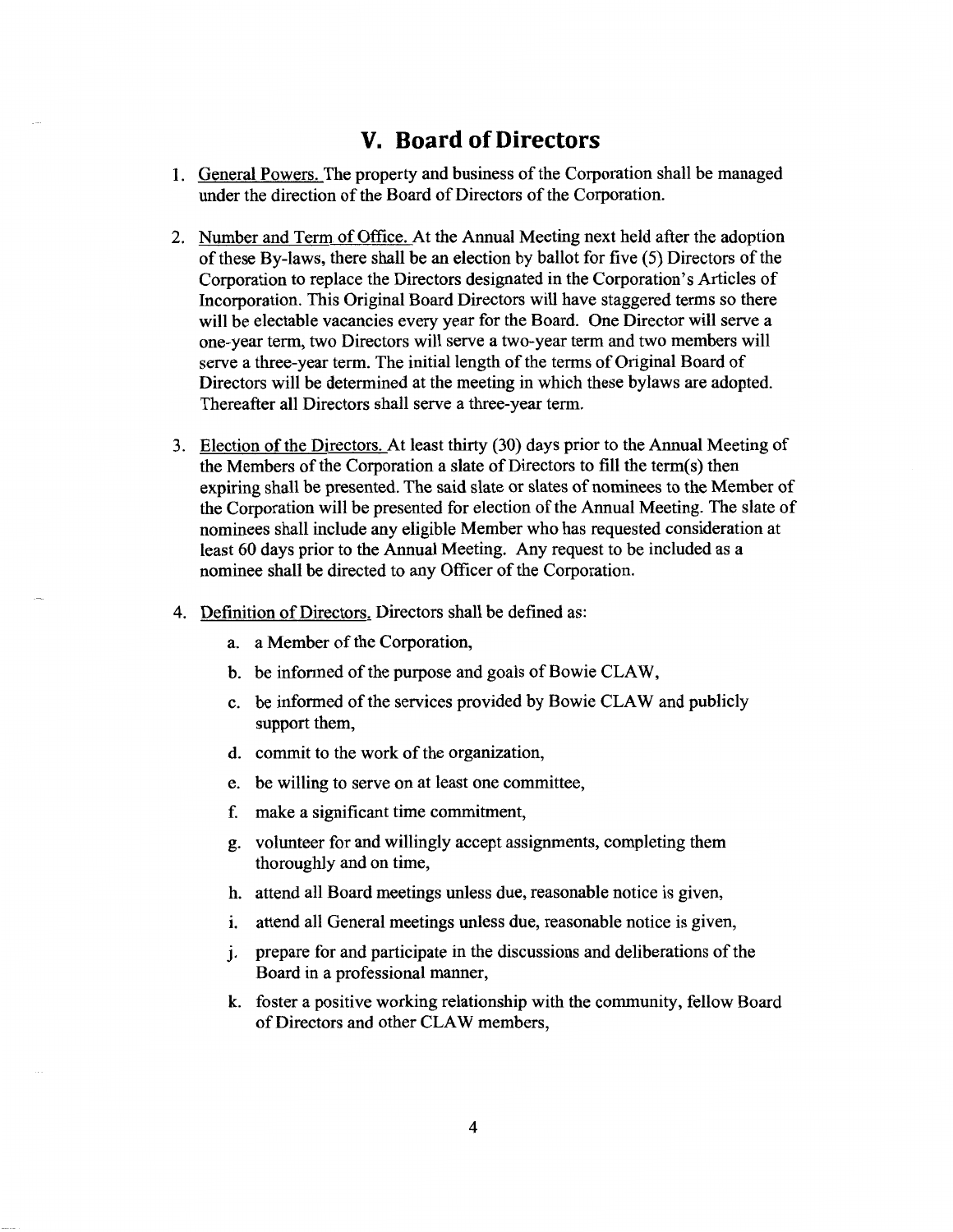- 1. make known to the Board any potential financial or other conflicts of interest that may arise and recuse oneself from decision-making involving such a conflict.
- 5. Filling the Vacancies. In the case of any vacancy in the Board of Directors through death, resignation, disqualification, removal or other cause, the remaining Directors, by affirmative vote of the majority thereof, may elect a successor to hold office for the unexpired portion of the term of the Director whose place shall be vacant, and until the election of his or her successor, or until he or she shall be removed, prior thereto, by an affirmative vote of a majority of the Members. Similarly and in the event the number of Directors is increased, the additional Directors so provided for shall be elected by a majority of the entire Board of Directors already in office, and shall hold office until the next annual meeting of Members.
- 6. Removal of Directors. Any Director may be removed from office with or without cause by the affirmative vote of a majority of the Members entitled to vote at any special meeting of Members regularly called for that purpose.

Directors who miss one third of the total number of Board meetings in a 12-month period or with two un-notified absences in a calendar year may be dismissed from the Board pending majority vote ("un-notified" means the member did not contact a Director or Officer of the Corporation before the upcoming meeting to indicate they would be gone from the upcoming meeting).

- 7. Place of Meeting. The Board of Directors may hold their meetings and keep their books of the Corporation, within the State of Maryland, at such place or places as they may from time to time determine by resolution or by written consent of all the Directors. The Board of Directors may hold their meeting by conference telephone or other similar electronic communications equipment in accordance with the provisions of the State of Maryland Corporation law.
- 8. Regular Meetings. Regular meetings of the Board of Directors shall be held at such time and place as shall from time to time be determined by resolution of the Board. Regular meetings may be rescheduled at the request of a majority of the Board provided that due notice is provided to all Board members as to the time and place of meeting. Special meetings of the board may be called by the President or at the request of at least two Board members, provided that due notice is provided to all Board members as to the time and place of meeting. The Annual Meeting of the Board of Directors shall be held immediately following the Annual Meeting of Members at which the Board of Directors is elected. Any business may be transacted at any regular meeting of the Board provided that a quorum is present.
- 9. Special Meetings. Special meetings of the Board of Directors shall be held whenever called by any Director. The Secretary shall give notice of each special meeting of the Board of Directors, by emailing the same at least three (3) days prior to the meeting to each Director; but such notice may be waived by any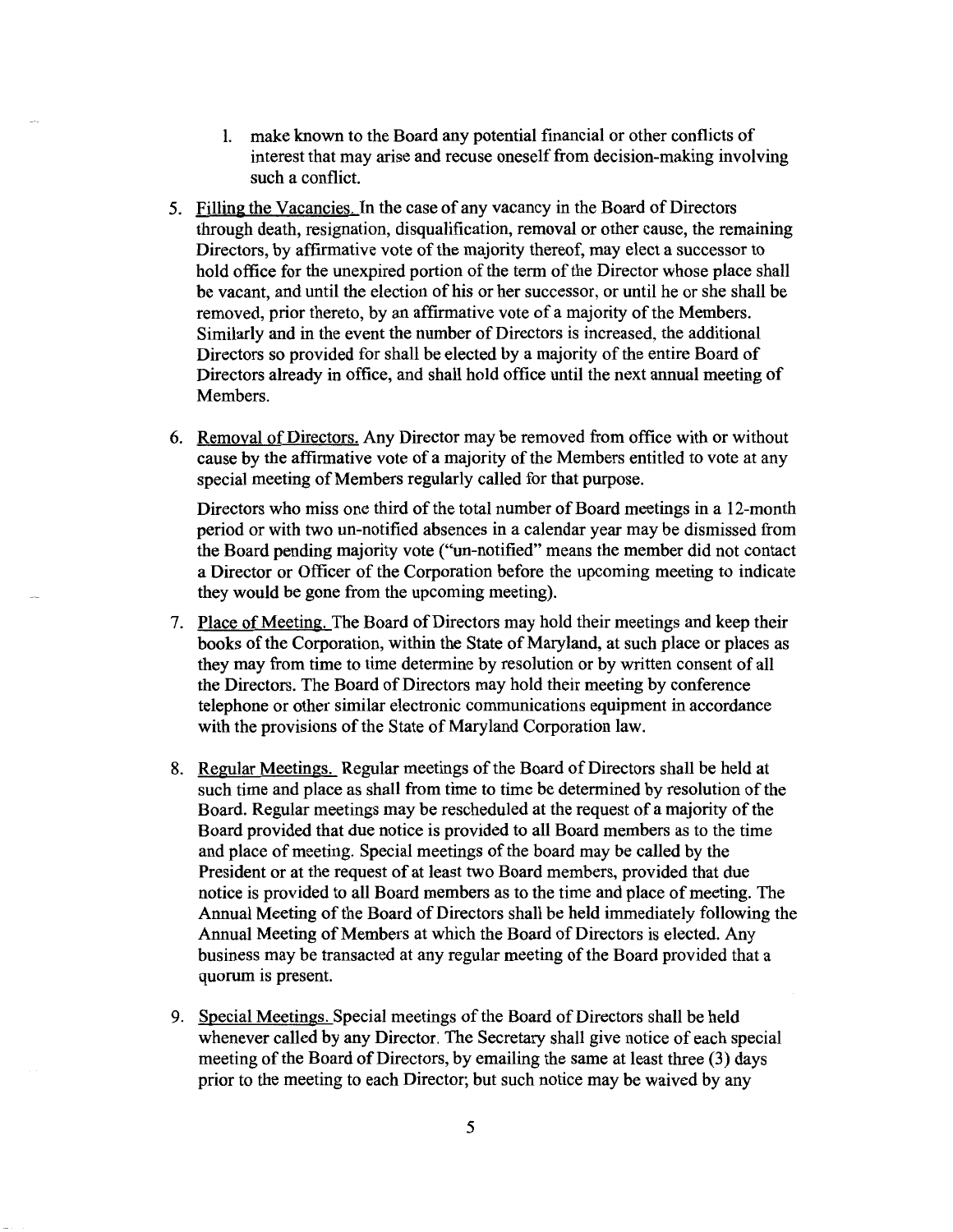Director. Unless otherwise indicated in the notice thereof, any and all business may be transacted at a special meeting. At any meeting at which every Director shall be present, even though without notice, any business may be transacted and any Director may in writing waive notice of the time, place and objectives of a special meeting.

- 10. Quorum. A majority of all the Directors shall constitute a quorum for the transaction of business at all meeting of the Board of Directors, but, if at any meeting less than a quorum shall be present, a majority of those present may adjourn the meeting from time to time.
- 11. Required Vote. An affirmative vote of any majority of those present shall be necessary for the passage of any resolution.
- 12. Committees. The Board of Directors may, by resolution passed by a majority of the entire Board, designate one or more committees, each committee to consist of two or more of the Directors of the Corporation, which to the extend provided in the resolution, shall have and may exercise the powers of the Board of Directors, and may authorize the seal of the Corporation to be affixed to all papers which may require it. Such committee or committees shall have such names as may be determined from time to time by resolution adopted by the Board of Directors.

## **VI. Officers**

1. Election. Tenure and Compensation. The officers of the Corporation shall be a President, a Vice President, a Secretary, and a Treasurer. The officers shall be appointed by the Board of Directors at its first meeting following the annual meeting of the Members. The President shall be a Director and the other officers may, but not need be, Directors. Any two or more of the above offices, except President and Vice President, may be held by the same person, but no officer shall execute, acknowledge or verify any instrument in more than one capacity if such instrument is required by law or by these By-Laws to be executed, acknowledged or verified by and two or more officers. Officers shall not receive any stated salary for their services as such, but each officer shall be entitled to receive from the Corporation reimbursement of reasonable expenses incurred by him or her in the performance of the business of the Corporation. Nothing herein contained shall be construed to preclude any officer from serving the Corporation in any other capacity and receiving compensation therefore.

In the event that any office other than an office required by law, shall not be filled by the Board of Directors, or once filled, subsequently becomes vacant, than such office and all references thereto in these By-Laws shall be deemed inoperative unless and until such office is filled in accordance with the provisions of these By-Laws.

Except where otherwise expressly provided in a contract duly authorized by the Board of Directors, all officers and agents of the Corporation shall be subject to removal at any time by the affirmative vote of a majority of a quorum of the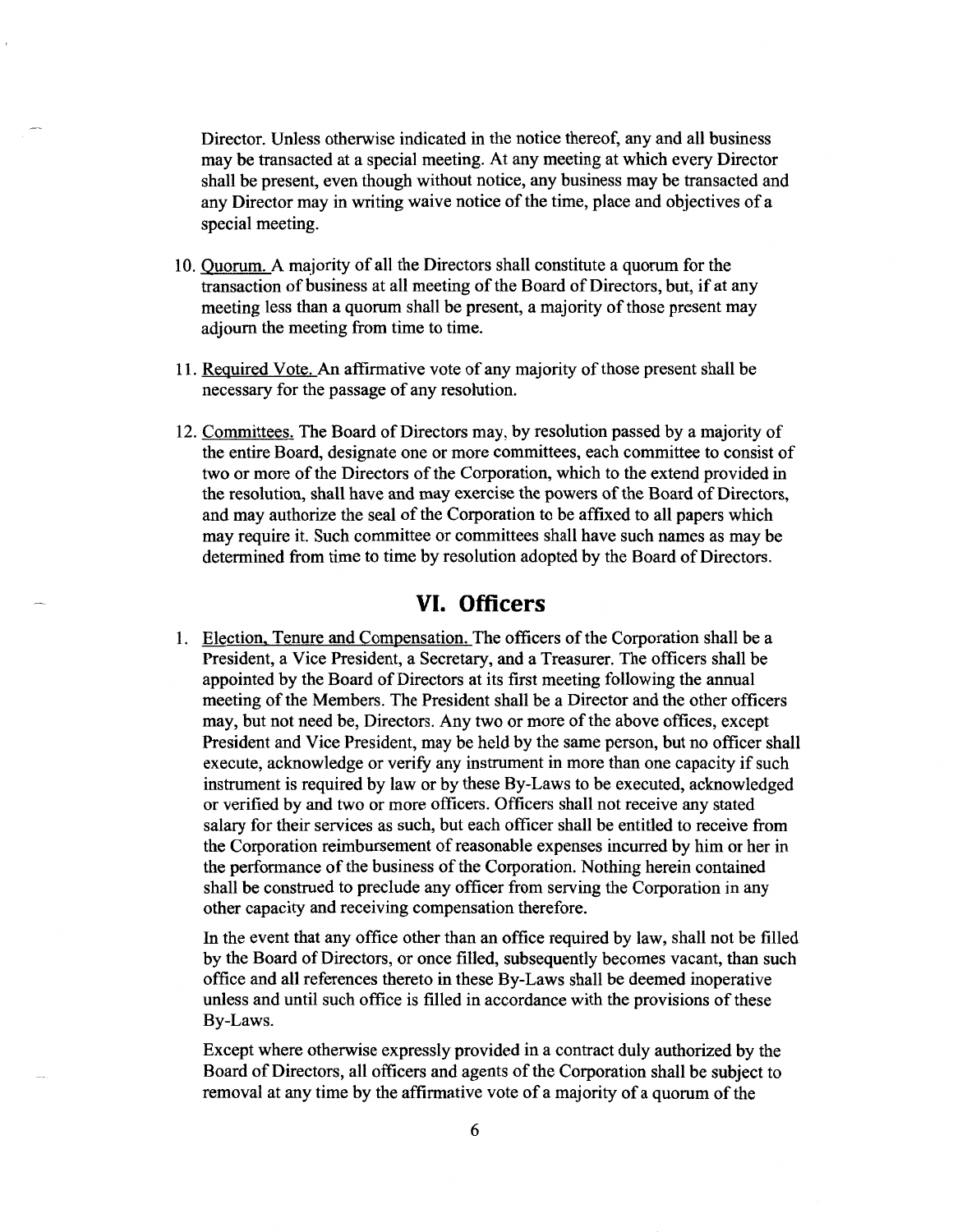Board of Directors, and all officers, agents and employees shall hold office at the sole discretion of the Board of Directors or of the officers appointing them.

- 2. Powers and Duties of the President: The President shall preside at all meetings of the Members and of the Board of Directors. Subject to obtaining the additional signature of the Secretary, the President may sign and execute all authorized bonds, contracts or other obligations in the name of the Corporation. The President shall be ex-officio a member of all standing committees. He or she shall do and perform such duties as may, from time to time, be assigned to him or her by the Board of Directors. In addition the President shall: work to establish overall long-term and short-term goals and objectives of the organization, be the primary spokesperson to the media and community at large, provide leadership and enhance relationships with other community groups and agencies, represent the organization to Government and Municipal officials, report to the Board on the status of major programs, set monthly Board meeting agendas, ensure Board members receive agenda and minutes in a timely manner.
- 3. Powers and Duties of the Vice President. The Board of Directors shall appoint a Vice President and may appoint more than one Vice-President. Subject to obtaining the additional signature of the Secretary, the Vice President (unless otherwise provided by resolution of the Board of Directors) may sign and execute all authorized bonds, contracts, or other obligations in the name of the Corporation. Each Vice President shall have such powers and shall perform such other duties as may be assigned to him or her by the Board of Directors or by the President. In case of the absence or disability of the President, the duties of that office shall be performed by any Vice President, and the taking of any actions by any such Vice President in place of the President shall be conclusive evidence of the absence or disability of the President. In addition the Vice President shall work to establish overall long-term and short-term goals and objectives of the corporation.
- 4. Powers and Duties of the Secretary. The Secretary shall give, or cause to be given, notice of all meetings of Members and Directors and all other notices required by law or by these By-Laws, and in case of his or her absence or refusal or neglect to do so, any such notice may be given by any person thereunto directed by the President, or by the Directors or Members upon whose written request the meeting is called as provided in these By-Laws. The Secretary shall record all the proceedings of the meeting of the Members and of the Directors in books provided for that purpose, and he or she shall perform such other duties as may be assigned to him or her by the Directors or the President. He or she shall have custody of any seal of the Corporation and shall, as indicated in paragraphs 2 and 3 above, affix the Secretary's signature and/or the Corporation's seal to all instruments requiring it, when authorized by the Board of Directors or the President, and attest to the affixation of any seal. In general, the Secretary shall perform all the duties generally incident to the office of Secretary, subject to the control of the Board of Directors and the President. Specifically the Secretary shall: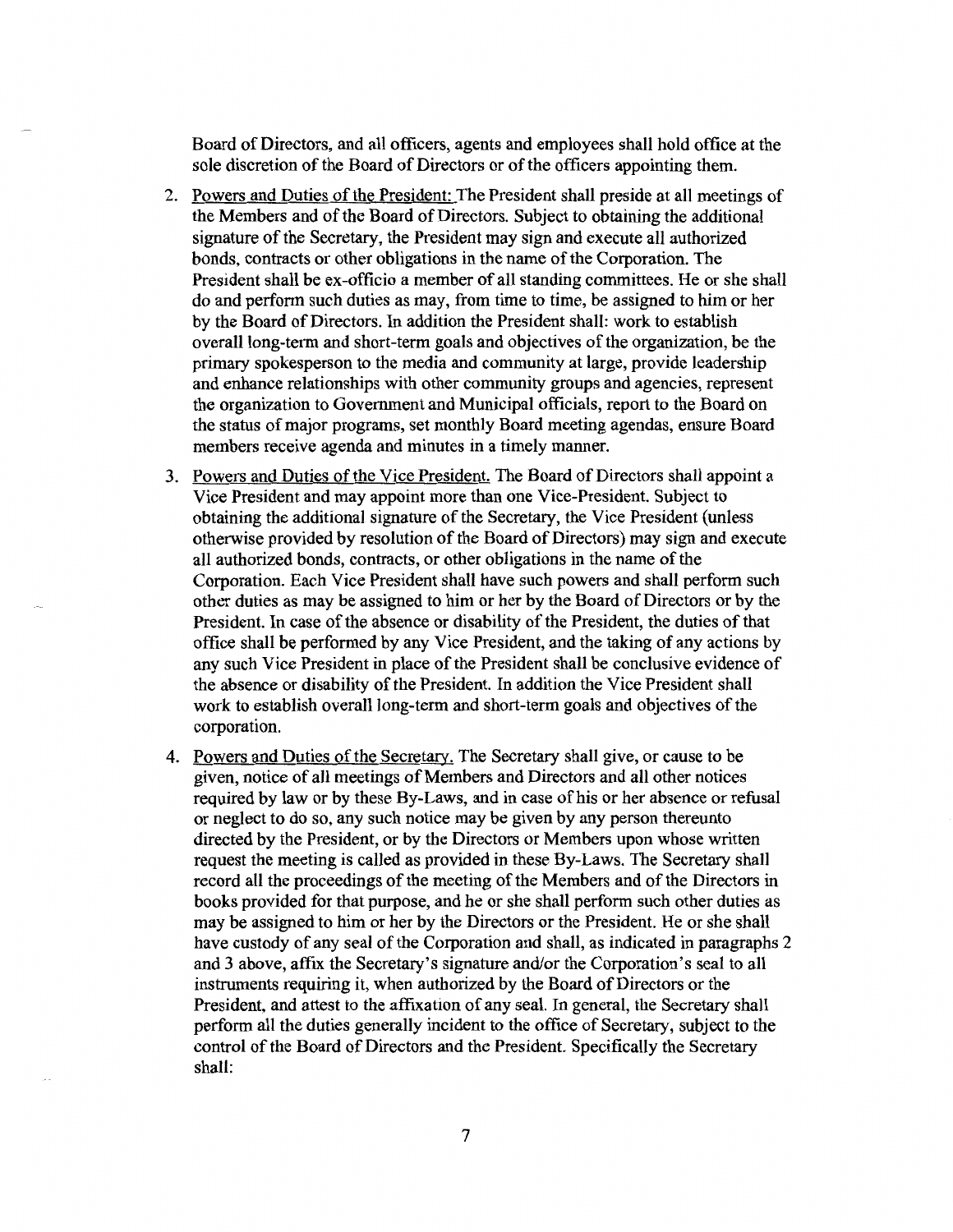- a. be responsible for ensuring that accurate minutes of meetings are taken and distributed in a timely manner,
- b. work with the President to establish meeting agendas,
- c. prepare the agenda and distribute it prior to a meeting,
- d. ensure that the records of the organization are maintained as required by law and made available when appropriately requested (with the exception of financial records),
- e. ensure or ensure that a designee agreed to by the Board members maintain official records each CLAW member,
- f. ensure that an updated copy of the bylaws is available at all meetings, and
- g. participate in the formulation of long- and short-term goals and objectives of the organization.
- h. sign all documents identified within these bylaws.
- 5. Powers and Duties of the Treasurer. The Treasurer shall have custody of all the funds and securities of the Corporation, and he or she shall keep full and accurate account of receipts and disbursements in books belonging to the Corporation. He or she shall deposit all moneys and other valuables in the name and to the credit of the Corporation in such depository or depositories as may be designated by the Board of Directors. Subject to obtaining the additional signature/endorsement of the President or Vice-President on any check or other negotiable instrument, the Treasurer shall disburse the funds of the Corporation as may be ordered by the Board of Directors or the President, taking proper vouchers for such disbursements. He or she shall render to the President and the Board of Directors, whenever either of them so requests, an account of all his or her transactions as Treasurer and of the financial condition of the Corporation. The Treasurer shall give the Corporation a bond, if required by the board of Directors, in a sum, and with one or more sureties, satisfactory to the Board of Directors, for the faithful performance of the duties of this or her office and for the restoration to the Corporation in case of his or her death, resignation, retirement or removal from office of all books, papers, vouchers, moneys and other properties of whatever kind in his or her possession or under his or her control belonging to the Corporation. The Corporation shall pay the cost of any required bond. The Treasurer shall perform all the duties generally incident of the office of the Treasurer, subject to the control of the Board of Directors and the President. Specifically the Treasurer shall:
	- a. exhibit a fiduciary responsibility to the organization,
	- b. have the ability to maintain/read/understand/interpret financial statements for Bowie CLAW,
	- c. have signing authority on behalf of the Board for financial matters,
	- d. have charge and custody of and be responsible for all funds and securities in the name of the corporation,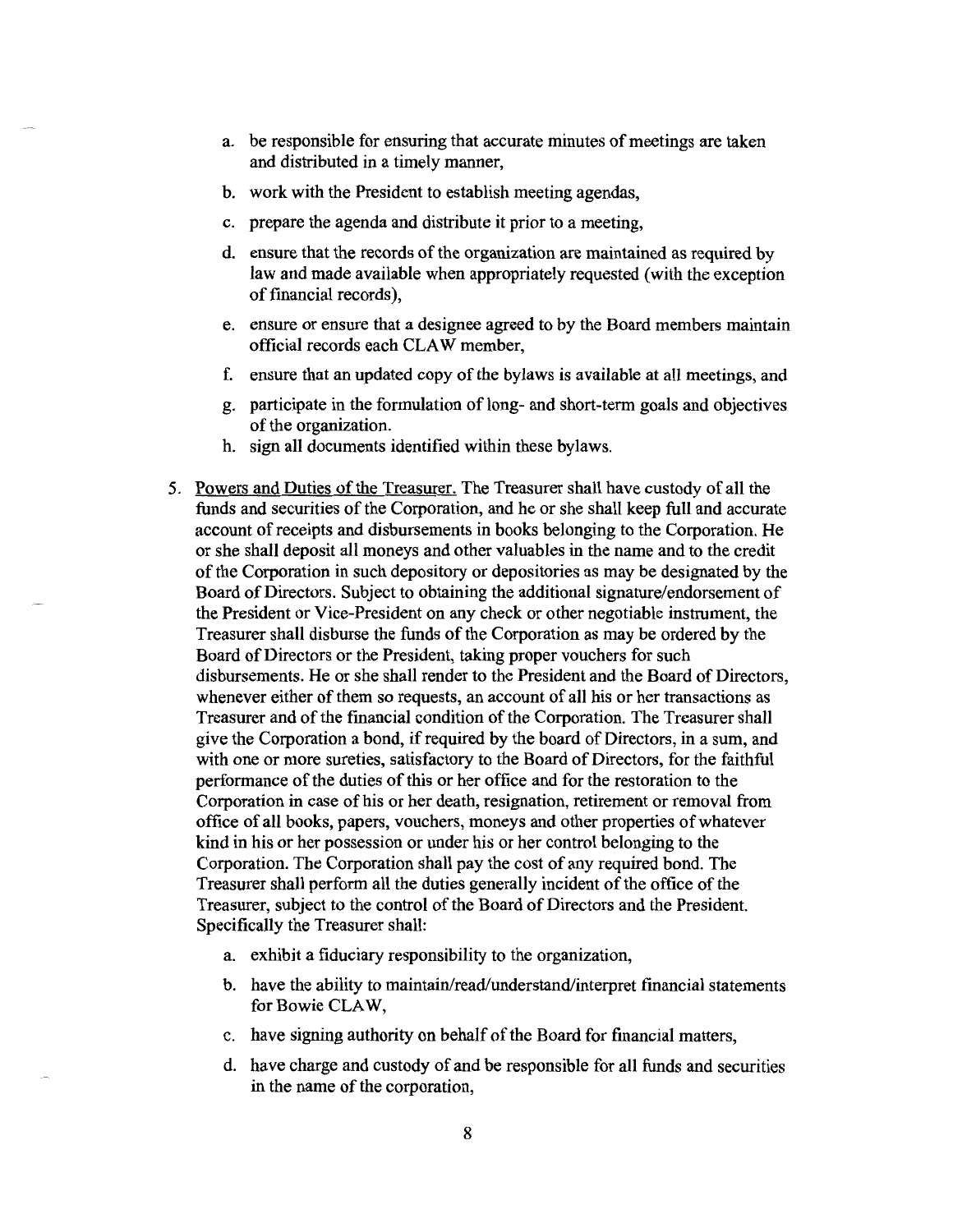- e. have the ability to disburse funds as may be directed by the Board, keep and maintain an accurate record of the organizations receipts and expenditures,
- f. ensure preparation of the annual budget,
- g. prepare financial reports as needed,
- h. report the financial status at each meeting, and
- i. participate in the formulation of long- and short-term goals and objectives of the organization.

#### **VII. Committees**

- 1. The Board may appoint standing and ad-hoc committees as required.
- 2. The Board will appoint committee chairs from among the Regular Membership.
- 3. Committee Chairs will report on committee efforts at General Meetings.
- 4. The Board will provide oversight on committee activities.
- 5. The work of any committee is not deemed to be final until it is approved by the Board of Directors.

# **VIII. Conflict of Interest**

1. Any Board of Director, Officer or Regular Member who has a financial or other conflict of interest, actual or apparent, in a matter pending before the Board shall recuse themselves from voting on any resolution regarding that matter.

### **IX. Seal**

1. Seal. In the event that the President shall direct the Secretary to obtain a seal, the seal shall be circular in form and shall have inscribed thereon the name "Bowie Citizens for Local Animal Welfare, Inc." the year "2009" and the words "State of Maryland." The seal will remain in the custody of the Secretary of the Corporation.

## **X. Fiscal Policies**

- 1. The fiscal year of the Executive Board shall be January 1 to December 31.
- 2. Categories of expenditures to support the functions of Bowie CLAW shall be approved through a majority vote of the Board of Directors and such expenditures shall be carried out by the Corporation's Officers.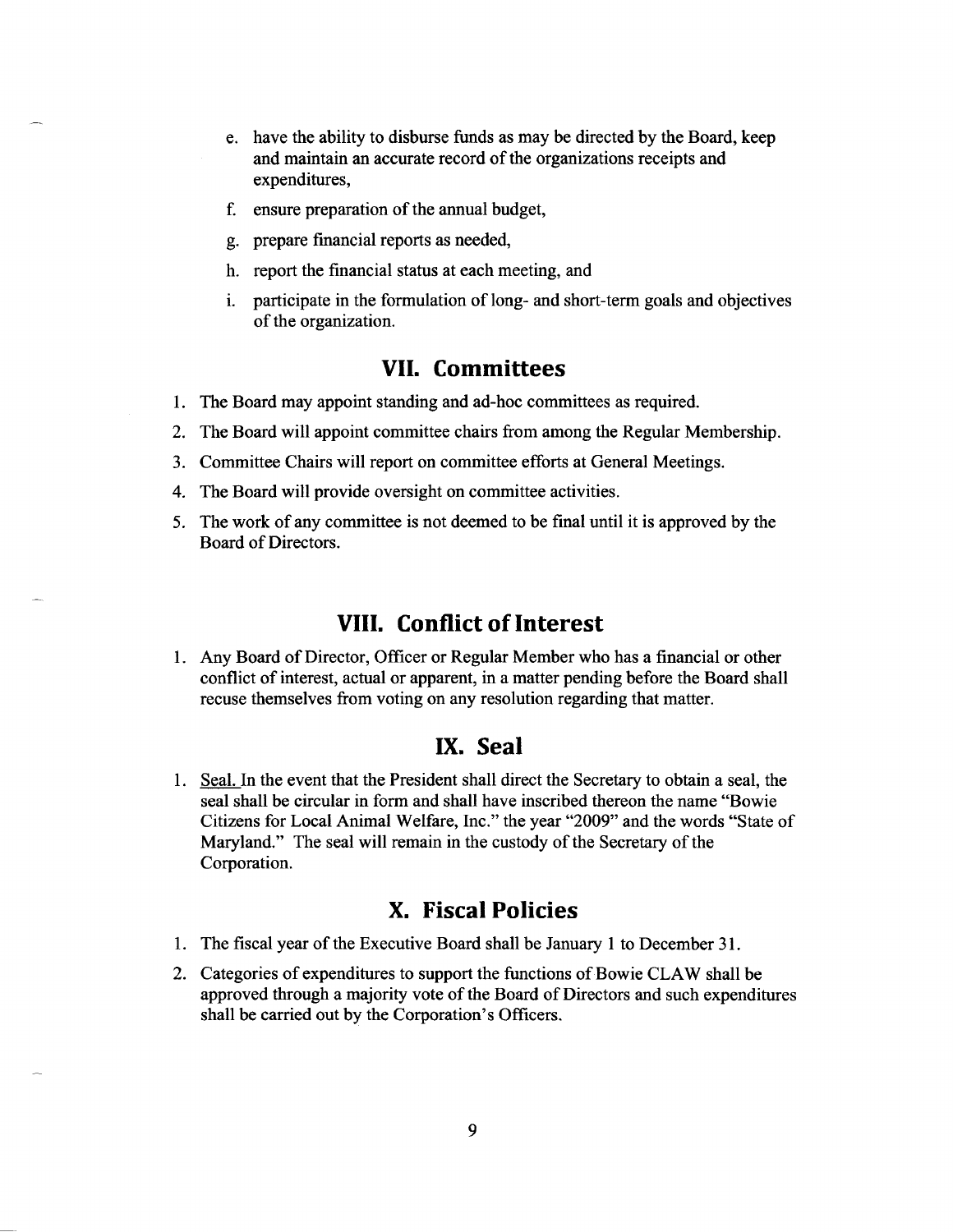### **XI. Banks Accounts and Loans**

- Bank Accounts. Such officers or agents of the Corporation as from time to time shall be designated by the Board of Directors shall have authority to deposit any funds of the Corporation in any such banks or trust companies as shall from time to time be designated by the Board of Directors and such officers or agents as from time to time shall be authorized by the Board of Directors may withdraw all of the funds of the Corporation so deposited in any such bank or trust company, upon checks, drafts or other instruments or orders for the payment of money, drawn against the account or in the name or behalf of this Corporation, and made or signed by such officers or agents; and each bank or trust company with funds of the Corporation are so deposited is authorized to accept, honor, cash and pay, without limit as to amount, all check, drafts or other instruments or orders for the payment of money, when drawn, make or signed by officers or agents so designated by the Board of Directors until written notice of the revocation of the authority of such officers or agents by the Board of Directors shall have been received by such banks or trust company. There shall from time to time be certified to the banks or trust companies in which funds of the Corporation are deposited, the signature of the officers or agents of the Corporation so authorized to draw against the same. In the event that the Board of Directors shall fail to designate the officers by who checks, drafts, and other negotiable instruments or orders for the payment of money shall be signed, as hereinabove provided in this Section, all of such checks, drafts and other negotiable instruments or orders for the payment of money shall be signed by the President or Vice President and counter signed by the Treasurer of the Corporation. Unless otherwise directed by the Board of Directors, the Corporation's checks, drafts, and other negotiable instruments or orders for the payment of money shall be kept in an account which requires the signature of two officers to access the money in a Corporation account.
- 2. Loans. Upon the express direction of the Board of Directors, the officers or agents of the Corporation shall have authority to effect any such expressly authorized loans, advances or other forms of credit at any time or times for the Corporation from such banks, trust companies, institutions, Corporations, firms or persons as the Board of Directors, shall from time to tune designate, and as security for the repayment of such loans, advances, or other forms of credit to assign, transfer, endorse and deliver, either originally or in addition or substitution, any or all stocks, bonds, rights and interest of any kind in or to stocks or bonds, certificates of such rights or interests, deposits, accounts, document governing merchandise, bills and accounts receivable and other commercial paper and evidences of dept at any time held by the Corporation; and for such loans, advances or other forms of credit to make, execute and deliver one or more notes, acceptances or written obligations of the Corporation on such terms, and with such provisions as to the security or sale or disposition there of as such officers or agents shall deem proper; and also to sell to , or discount or rediscount with, such banks, trust companies, institutions, corporations, firms or person any and all commercial paper, bills receivable, acceptances and other instruments and evidences of debt at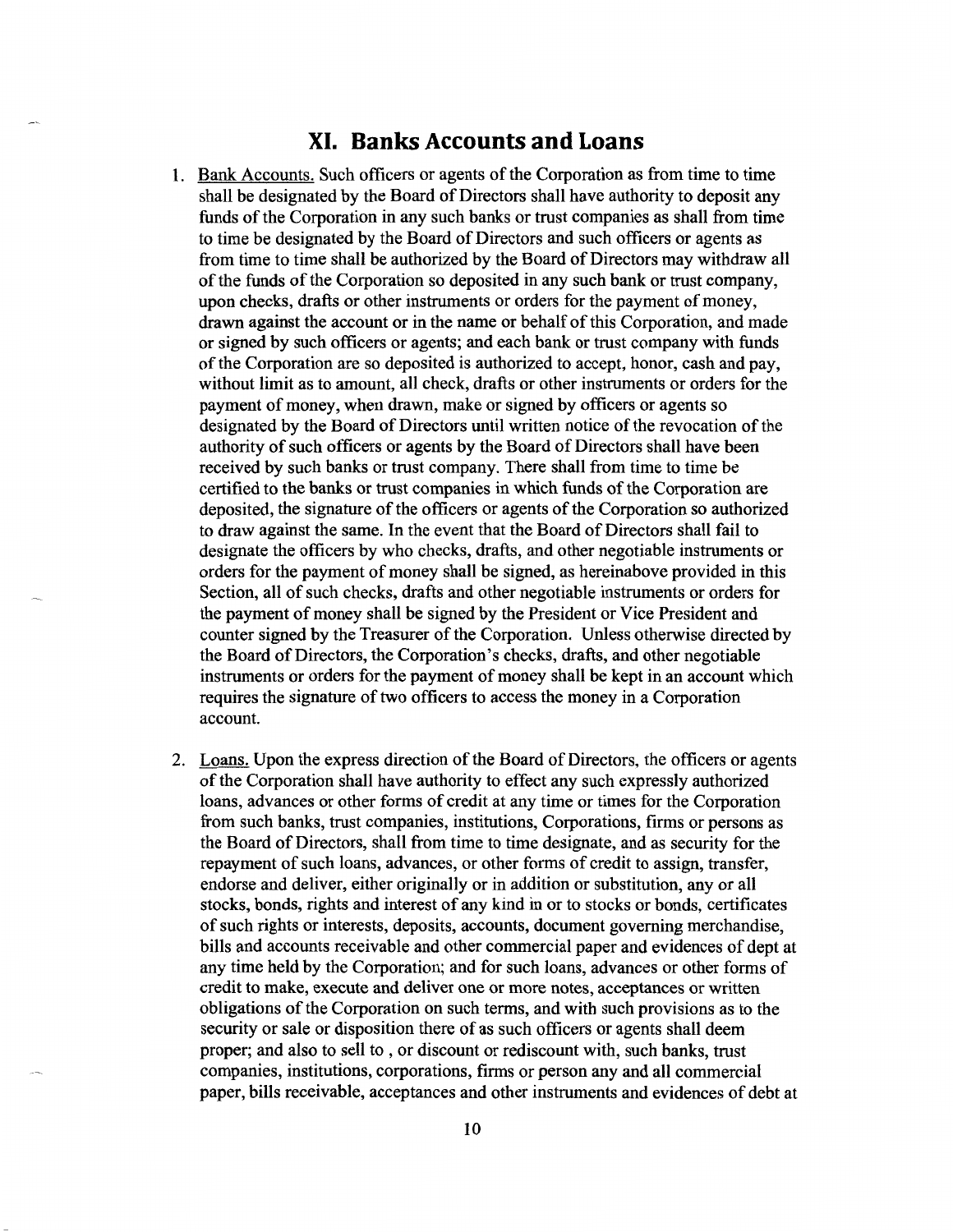any time held by the Corporation, and to that end to endorse, transfer and deliver the same. In each instance of express authorization from the Board of Directors, there shall be certified to each bank, trust company, institution, corporation, firm or person so designated the signatures of the officers or agents so authorized; and each such bank, trust company, institution, corporation, firm or person is authorized to rely upon such certification until written notice of the revocation by the Board of Directors of the authority of such officers or agents shall be delivered to such bank, trust company, institution, corporation, firm or person.

#### **XII. Reimbursements**

Any payments made to an officer or other employee of the Corporation, such as salary, commission, interest or rent, or entertainment expense incurred by him or her, which shall be disallowed in whole or in part as a deductible expense by the Internal Revenue Service, shall be reimbursed by such officer or other employee of the Corporation to the full extent of such disallowance. It shall be the duty of the Directors, as a Board, to enforce payment of each such amount disallowed. In lieu of payment by the officer or other employee, subject to the determination of the Board of Directors, proportionate amounts may be withheld from his or her future compensation payments until the amount owed to the Corporation has been recovered.

### **XIII. Dissolution**

1. Dissolution. Upon the dissolution of the Corporation, assets shall be distributed for one or more exempt purposes within the meaning of Section  $501(c)$  (3) of the Internal Revenue Code, or the corresponding section of any future federal tax code, or shall be distributed to the federal government or to a state or local government for a public purpose.

# **XIV. Amendments**

- 1. Amendment to By-Laws. The Board of Directors shall have the power and authority to amend, alter or repeal these By-Laws or any provision thereof, and may, from time to time make additional By-Laws.
- 2. These bylaws may be amended subject to the following procedure:
	- a. An proposed amendment must be introduced as a resolution before the Board of Directors.
	- b. The resolution is passed by a majority vote of a quorum of the Board of Directors.
	- c. The resolution is ratified by a two-thirds (2/3) vote of the Regular Members at any general meeting.
- 3. A proposed amendment approved by the Board of Directors but defeated by the Regular Membership cannot be considered again before the next general election of Directors has occurred.